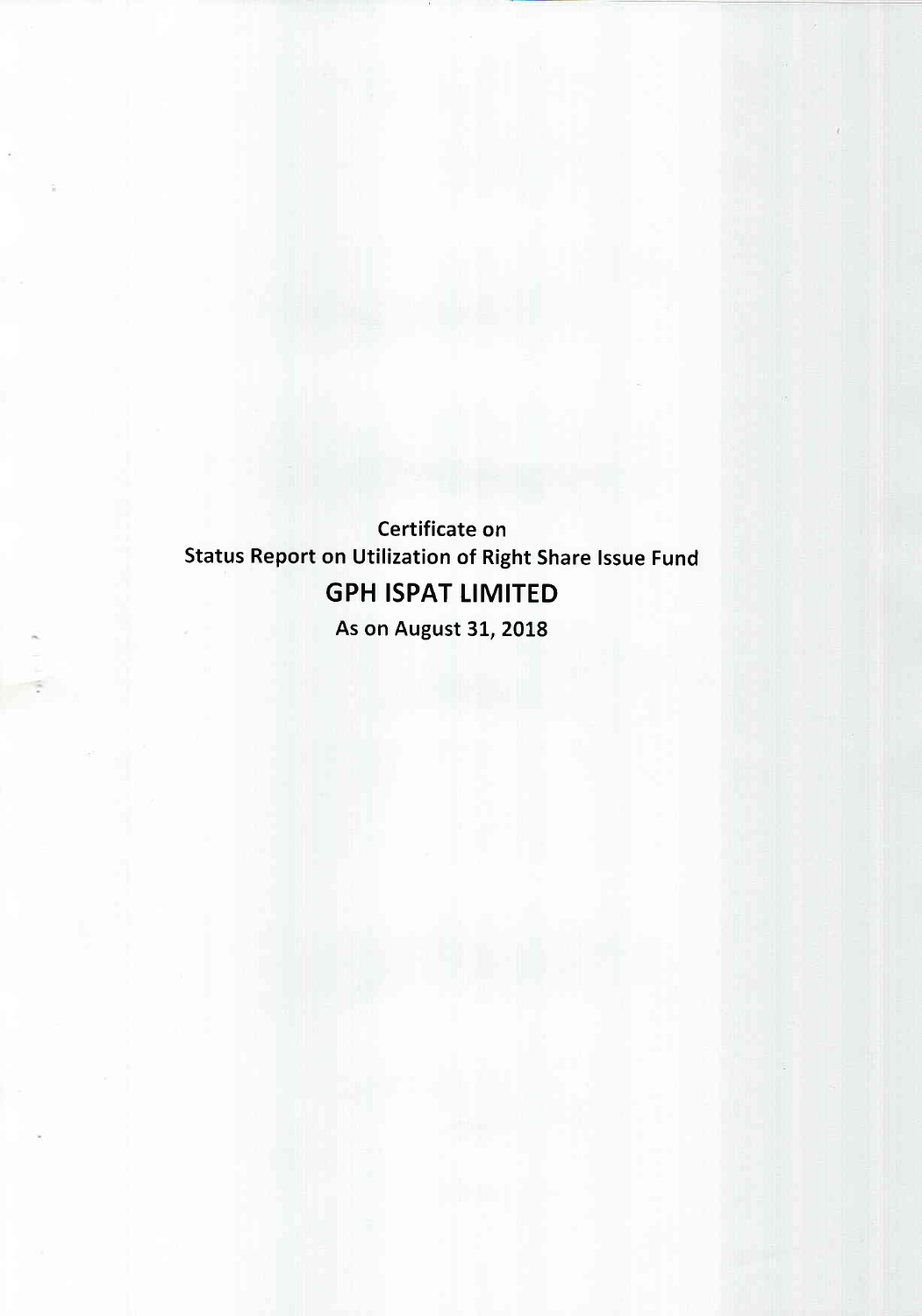



## Certificate on Status Report on Utilization of Rights Share lssue Fund **GPH Ispat Limited** As on August 31, 2018

We have examined relevant financial statements, books of accounts and other records of the GpH lspat Limited and certify that the proceeds raised through rights share issue were utilized for purpose ofthe Company's business.

## Utilization of Rights Share Proceeds:

GPH lspat Limited has raised BDT 2,619,540,000 through issuance of 187,110,000 rights share, subscription date from April 17, 2016 to May 12, 2016 and utilization status of rights share issue proceeds is as follows:

|                                      |                                     |                                    | <b>Amount in Taka</b>             |                                 |
|--------------------------------------|-------------------------------------|------------------------------------|-----------------------------------|---------------------------------|
| <b>Particulars</b>                   | June 01, 2018 to<br>August 31, 2018 | Cumulative upto<br>August 31, 2018 | March 01, 2017 to<br>May 31, 2018 | Cumulative upto<br>May 31, 2018 |
| Opening Balance                      | 1,002,144,731                       |                                    | 1,507,668.185                     |                                 |
| Proceeds from Rights Share Issue     |                                     | 2,619,540,000                      |                                   | 2,619,540,000                   |
| Net Proceed                          | 1,002,144,731                       | 2,619,540,000                      | 1,507,668,185                     | 2,619,540,000                   |
| <b>Proceeds Utilization:</b>         |                                     |                                    |                                   |                                 |
| Land & Building/Civil Works          | 412,179,377                         | 1,897,147,973                      | 431,801,254                       | 1,484,968,596                   |
| Erection & Installation of Machinery | 89,294,300                          | 202,216.024                        | 73,722,200                        | 112,921,724                     |
| Rights Issue Expenses                |                                     | 19,504,949                         |                                   | 19,504,949                      |
| Total                                | 501.473.677                         | 2,118,868,946                      | 505,523,454                       | 1,617,395,269                   |

Un-utilized fund from Rights Share lssue proceeds as on August 3L, 20L8 was Tk. 500,671,054.00; which lies with Southeast Bank Limited in the following way:

| SND A/C No: 000413500000007                                  | Tk. | 755.056     |
|--------------------------------------------------------------|-----|-------------|
| Fixed Deposit Receipts # 24300020540                         | Tk. | 250,000,000 |
| Fixed Deposit Receipts # 24300020541                         | Tk. | 250,000,000 |
| Total balance in Bank Accounts for Right Issue Proceeds      | Tk. | 500,755,056 |
| Reconciliation between Un-utilized balance and Bank balance: |     |             |
| Balance to be Utilized as per Status Report                  | Tk. | 500,671,054 |
| Add:                                                         |     |             |
| Interest Credited (Net of Tax & Charges)                     | Tk. | 114.909     |
| Bank Charge                                                  | Tk. | (30, 906)   |
|                                                              |     | 84,002      |
| Total balance in Bank Accounts for Right Issue Proceeds      | Tk. | 500.755.056 |

Board of Directors has authenticated quarter end Utilization Report of GPH Ispat Limited as on August 31, 2018, and is attached herewith.

## We report that:

(a) Rights Issue proceeds have been utilized till August 31, 2018 for the purposes/heads as specified in the Rights Share Offer Document;

(b) Rights Issue proceeds have been utilized in line with the condition no. 18 of the Bangladesh Securities & Exchange Commission's approval letter for the Rights lssue;

(c) Utilization time for Right issue Proceeds has been extended upto 31.05.2019 instead of 31.05.2018 by passing resolution in Extraordinary General Meeting of the Shareholders held on 10.12.2017. Utilization of Right issue proceeds are being implemented within the said revised Utilization time.

(d) Utilization of Rights Issue proceeds is accurate and for the purpose of the company as mentioned/specified in the rights share offer document; and

(e) (i) Assets have been procured/imported/constructed maintaining proper/required procedure as well as at a reasonable price; and

(ii) Verification of all necessary documents/papers/vouchers has been made in support of utilization of Rights lssue proceeds making reconciliation with Bank Statement.

Chattogram, September 18, 2018

Annen Nostata Alem 2 Co.<br>nman Mostata Alam 8 co.<br>Irtered Accountant tered Accountant

**Dhaka Office :**Paramount Heights (7th Floor-D2 & C1), 65/2/1 Box Culvert Road, Purana Paltan, Dhaka- 1000. Phone : +88-02-9553449, 9551128, E-mail ∶rmadhaka@gmail.com, Web ∶www.rmabd.com Ch**ittagong Office :** Taher Chamber (2nd Floor), 10 Agrabad C/A, Chittagong, Bangladesh. Phone : +88-031-725314, E-mail : rmactg@gmail.com, Web : www.rmabd.com